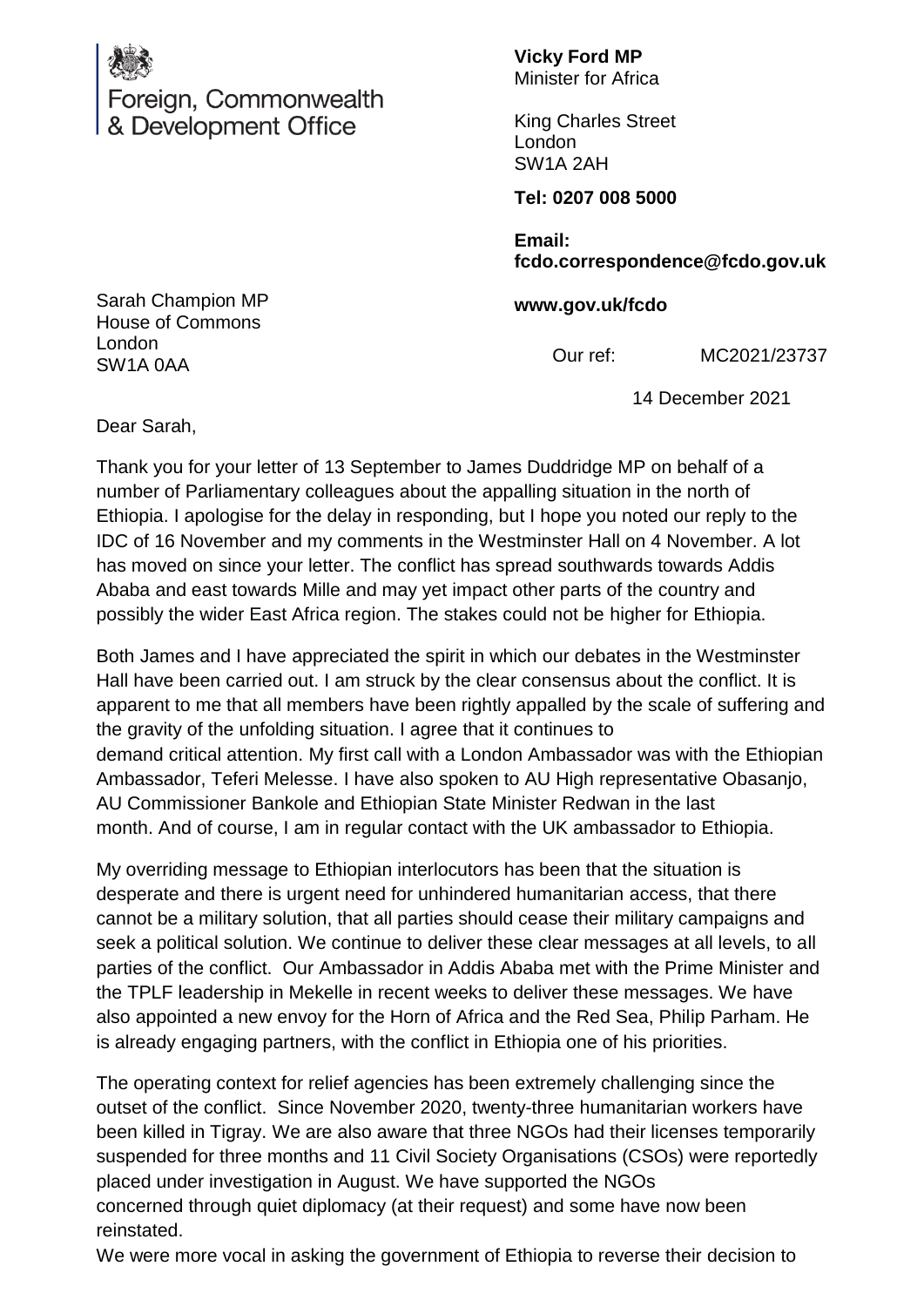expel seven UN officials. At the 48th session of the UN Human Rights Council on 4 October, the UK Ambassador to the UN issued a joint statement on behalf of over 40 countries. We also raised this at the UN Security Council (UNSC) briefing on Ethiopia on 6 October. Our Ambassador to Ethiopia raised our concerns about ongoing detentions with President Sahle-Work on 12 November.

These are concerning developments, which reduce the capacity and capability of a humanitarian response already severely impeded by conflict and obstruction. The UK's top priority is securing humanitarian access, which we continue to raise at the highest levels. Less than 15% of required aid has reached Tigray since July. Without a drastic improvement in the ability of humanitarians to access Tigray, large-scale loss of life is likely, as is a region-wide famine. Access impediments to Tigray serve as a motivating factor for the Tigrayan People's Liberation Front and their advance.

In addition to our financial support to the UN and the provision of technical expertise via secondments of staff, we are also leading efforts to help strengthen the UN response. Officials at the British Embassy in Addis Ababa are working closely with the UN Office for the Coordination (OCHA) and other UN entities to drive UN performance. We continue to deliver messages about contingency planning, about prioritisation of logistical assets, about better coordination on advocacy and public communications.

Since November 2020, the UK's Special Envoy for Famine Prevention and Humanitarian Affairs, Nick Dyer, has visited Ethiopia three times. The Director General for Africa has also visited Addis Ababa. Officials from the UK embassy in Ethiopia, despite the levels of insecurity and logistical challenges, continue to travel to Tigray as regularly as possible. FCDO staff remain closely engaged and have lines of communication with all parties to the conflict.

The UK has provided over £76m to the Tigray humanitarian response, making it the second largest donor. We continue to lobby other donors to increase their own commitments. The crisis in northern Ethiopia comes at a time when the international community is struggling to keep pace with needs due to violence elsewhere, the COVID-19 pandemic and climate change. Globally a record 235 million people will need humanitarian assistance and protection next year, a near 40% increase on 2020. It remains to be seen whether key donors will be able to continue to provide major finances to Ethiopia given pressures in other contexts.

We welcome the engagement with African Union High Representative Olusegun Obasanjo in Ethiopia, and fully support the efforts of the AU to address the humanitarian situation and push for an end to the conflict. We have continued to raise the need for a peaceful resolution to the conflict at the UN Security Council, the G7 and the Human Rights Council. The Foreign Secretary discussed Ethiopia with the US, France, Germany, the EU, the Intergovernmental Authority on Development Chair (Sudan) and Obasanjo on 12 October. She discussed it again at the G7 Foreign Ministers Meeting in December. The Foreign Secretary also spoke to Ethiopian Deputy Prime Minister Demeke on 5 November. We remain in close contact with Obasanjo and others working for a political settlement.